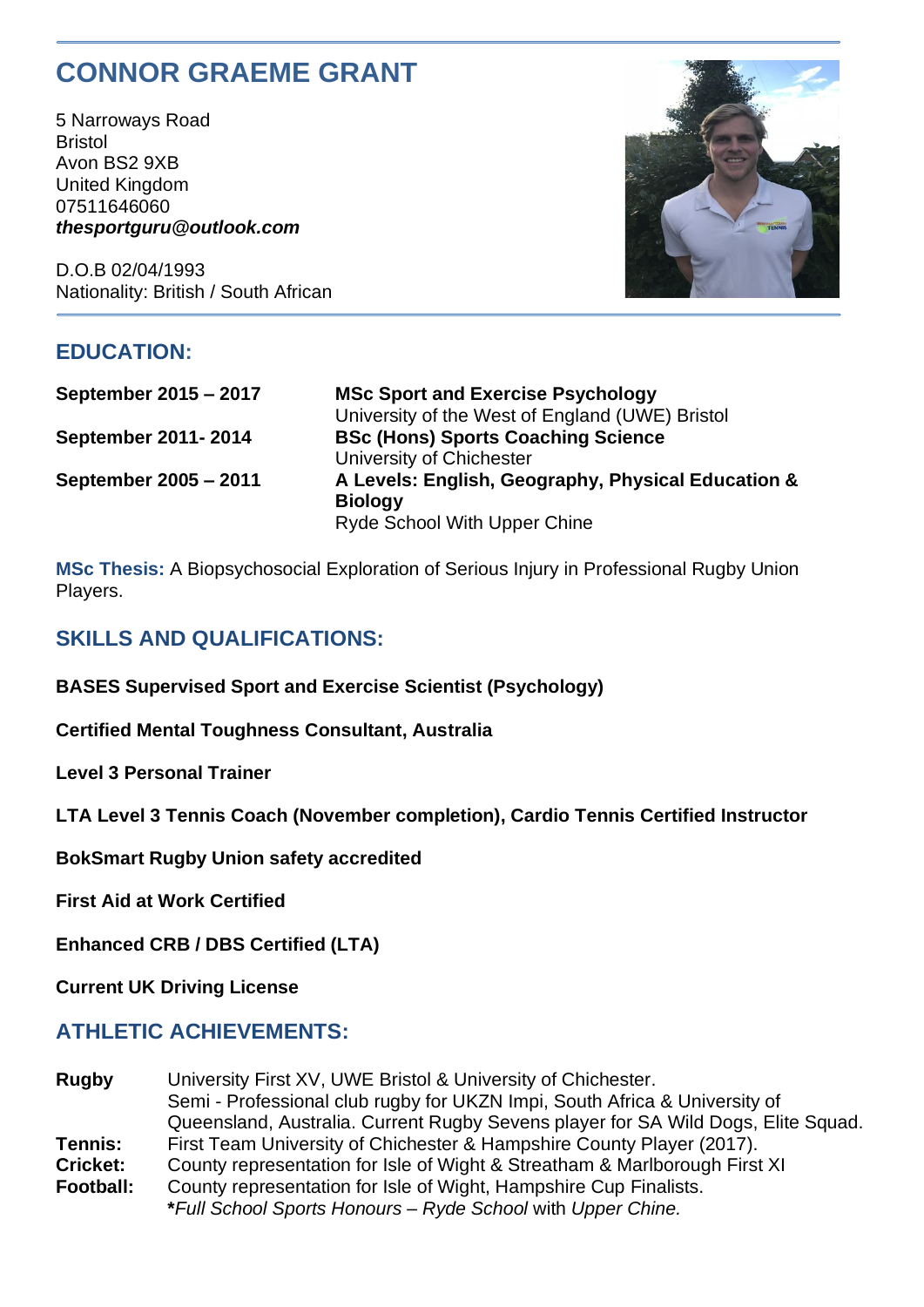# **PROFESSIONAL WORK HISTORY:**

#### **Talent Psychologist at British Canoeing (September 2019 – Present)**

 $\circ$  Psychological support and tuition for the English National Talent Squad and Women's English Development Programme.

#### **Sport Science Intern at Gloucestershire County Cricket Club / BS7 Gym (May 2019 – September 2019)**

- o 1:1 Personal training and lifestyle coaching for BS7 Gym and Gloucestershire Academy players: Including performance psychology, nutrition and wellbeing education.
- o Lead instructor for a variety of exercise classes including Spin, HIIT, Boxercise and Functional Fitness.

#### **SEN Mental Health Counsellor & Intervention Specialist with Axcis Education, Bristol (October 2015 – May 2019)**

- o Mental Health Support Worker (1:1 tutoring and psychotherapeutic intervention training) at Bristol Gateway School and Kingsweston School.
- Disability learning support assistant for Autism, Physical Disability, Complex needs.

#### **Performance Psychologist at SportGuru (March 2018 – Present)**

- o Self-employed consultancy position.
- o 1:1 Sport Psychology tuition, group workshops.
- o Clients including TeamBath Tennis, Oxford University Rugby Football Club, Lifetime Tennis Academy London.

#### **Sessional Lecturer at Oxford Royale Academy (February – April 2019)**

- o Life skills module coordinator.
- o Module topics including Resilience, Self Talk, Kaizen Goal Setting and Sophrology meditation practices.

#### **Sport Psychology Placement at Barcelona Tennis Academy (September 2018)**

- o Applied Sport Psychology, 1:1 tuition, group sessions and workshops. Coach education.
- o Audio podcasts on mental toughness and sport parenting at online channel: CourtsideDad.

#### **Sport Scientist (Psychology) at Nike Summer Camp (July – September 2018)**

o Residential summer position at Lancing College working with elite junior athletes, Nike Tennis, Nike Golf and Nike Football. Delivery and Review of a 6-week mental skills programme.

#### **Performance Consultant at Coaching Mentally Tough Tennis & Performance Specialists, Brisbane (January 2017 – January 2018)**

- o Utilising ACT Therapy and Humanistic psychology practice.
- o Clients including elite junior student-athletes at Brisbane Boys College, Brisbane Roar FC, Study and Play USA and National Academy Tennis.